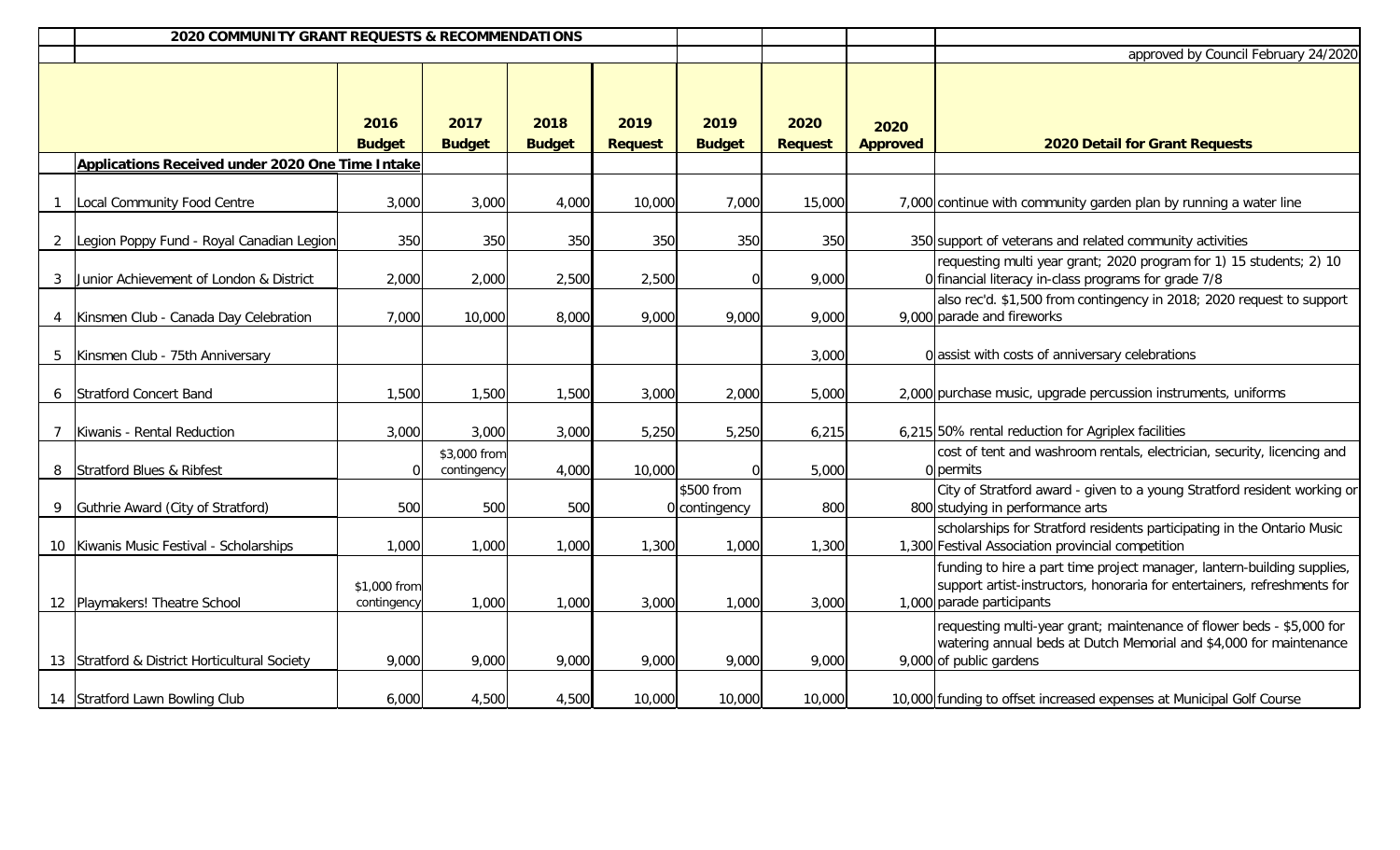| 2020 COMMUNITY GRANT REQUESTS & RECOMMENDATIONS         |                                 |                              |                                 |                        |                       |                        |                         |                                                                                                                                                                                                 |
|---------------------------------------------------------|---------------------------------|------------------------------|---------------------------------|------------------------|-----------------------|------------------------|-------------------------|-------------------------------------------------------------------------------------------------------------------------------------------------------------------------------------------------|
|                                                         |                                 |                              |                                 |                        |                       |                        |                         | approved by Council February 24/2020                                                                                                                                                            |
|                                                         | 2016<br><b>Budget</b>           | 2017<br><b>Budget</b>        | 2018<br><b>Budget</b>           | 2019<br><b>Request</b> | 2019<br><b>Budget</b> | 2020<br><b>Request</b> | 2020<br><b>Approved</b> | 2020 Detail for Grant Requests                                                                                                                                                                  |
| 15 Stratford Symphony Orchestra                         | 6,500                           | 6,500                        | 7,000                           | 15,000                 | 7,000                 | 15,000                 |                         | funding for ongoing development of vital programs; increase artist<br>payments; expand community outreach and communication; seek out<br>7,000 new partners for collaborations                  |
| 16 Music & Opera Appreciation                           | 700                             | 700                          | 800                             | 2,300                  | 800                   | 1,500                  |                         | appealed & rec'd. additional \$750 from contingency in 2019; 2020<br>funding to assist with performance costs - artist payments, City Hall<br>800 rental fees                                   |
| 17   InnerChamber                                       | denied-<br>appealed-\$500       | 500                          | 500                             | 1,000                  | 500                   | 1,000                  |                         | funding for outreach program to allow lower cost tickets to high school<br>500 students                                                                                                         |
| 18 Off the Wall (Stratford Artists Alliance)            | 2,000                           | 2,000                        | 2,000                           | 3,500                  | 2,000                 | 3,500                  |                         | funding for summer and fall training program - contract a part time<br>2,000 project coordinator                                                                                                |
| 19   Family Services Perth-Huron                        | denied-<br>appealed-<br>\$9,500 | 9,500                        | 10,000                          | 9,500                  | 9,500                 | 9,500                  |                         | funding to subsidize counselling for low income Stratford residents not<br>9,500 receiving Ontario Works                                                                                        |
| 20 Conrad Grebel University College                     |                                 |                              |                                 |                        |                       | 15,000                 |                         | funding to review the Bike and Pedestrian Master Plan in detail;<br>\$10,000 data and infrastructure assessment technologies; \$5,000<br>0 program evaluation work and data collection/analysis |
| 21 ONE CARE Home & Community Support                    | 11,000                          | 13,975                       | 13,975                          | 14,304                 | 11,000                | 13,456                 |                         | funding to subsidize fees for clients who use accessible transportation<br>10,000 service within the City - up to 7,689 trips                                                                   |
| Social Research & Planning Council (United<br>22   Way) | $\overline{0}$                  | \$14,000 from<br>contingency | 14,000                          | 15,000                 | 15,000                | 17,000                 |                         | funding to support the MyPerthHuron website system development -<br>15,000 updates, adding new data, developing quarterly reports                                                               |
| 23 United Way Perth-Huron                               | 27,000                          | 28,000                       | 29,000                          | 31,465                 | 30,000                | 31,465                 |                         | funding to support needs within Stratford including 21 locally operated<br>31,465 supported partner programs and services                                                                       |
| 24 Community Living Stratford & Area                    | denied                          | 3,000                        | 3,000                           | 3,000                  | 3,000                 | 3,000                  |                         | funding to support people with developmental disabilities - to live,<br>3,000 work and participate in activities within the City of Stratford                                                   |
| 25 Stratford Arts & Culture Collective                  |                                 |                              | denied-<br>appealed-<br>\$4,000 | 4,000                  | 2,000                 | 4,000                  |                         | funding to move organization forward - workshops and consultations<br>2,000 with members and others                                                                                             |
| 26 Cycle Stratford                                      |                                 |                              |                                 | 1,800                  | 1,000                 | 2,500                  |                         | funding to support reorganization and updating of website \$500;<br>insurance \$600; Spring Launch event \$400; PC Cycle Tour event<br>1,000 \$1,000                                            |